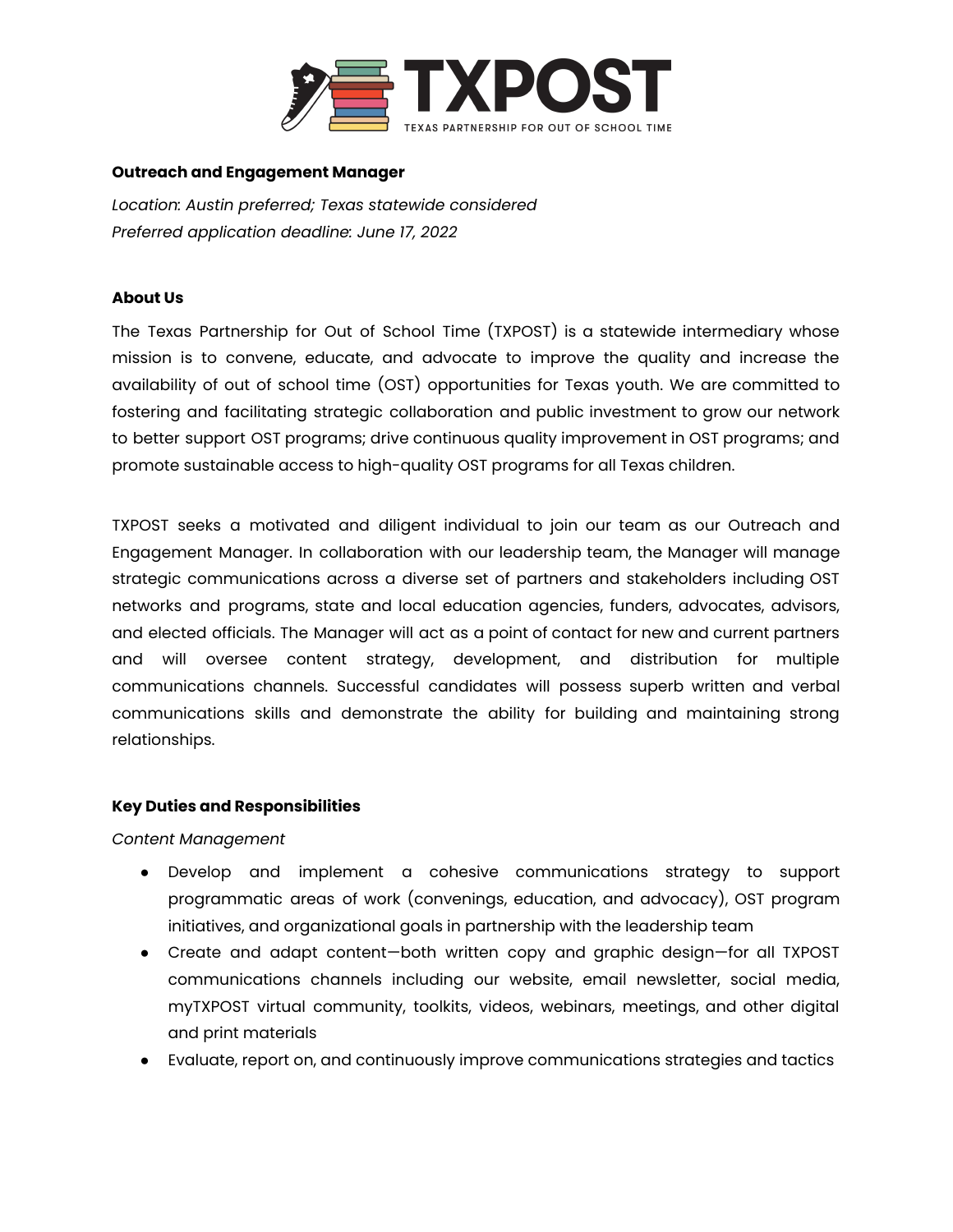

## *Partnership Management*

- Nurture current and establish new relationships with partners and other stakeholders, including media relations
- Manage organizational Salesforce CRM, including updating and managing myTXPOST virtual community, maintaining and updating partner records, collecting and importing data, and supporting the development of new systems and reports
- Curate events, trainings, and resources for OST program partners in myTXPOST virtual community and across communications channels

# *Organizational and Administrative Support*

- Organize and coordinate all speakers, content, and logistics for virtual and in-person partnership convenings
- Participate in annual budgeting process and ongoing fund development work, as needed
- Assist with administrative responsibilities of the organization

## **Desired Skills and Experience**

*Communications and Project Management*

- Excellent writing and editing skills (AP Stylebook); demonstrated ability to communicate clearly and effectively, including in settings requiring facilitation of larger virtual and in-person conversations and meetings
- Strong project management skills, including the ability to prioritize, coupled with a solutions mindset and a positive attitude
- Knowledge of or willingness to learn communications and technology applications such as Google Suite, Asana, Salesforce, Mailchimp, WordPress (Avada), Canva, and social media platforms

## *Partnerships and OST*

- Enthusiasm for becoming an issue expert, especially within areas of interest and impact for OST
- Experience establishing and maintaining positive interpersonal relations with diverse partners and stakeholders, preferably with OST networks and programs
- Experience working in a nonprofit, communications, community outreach, and/ or member management position